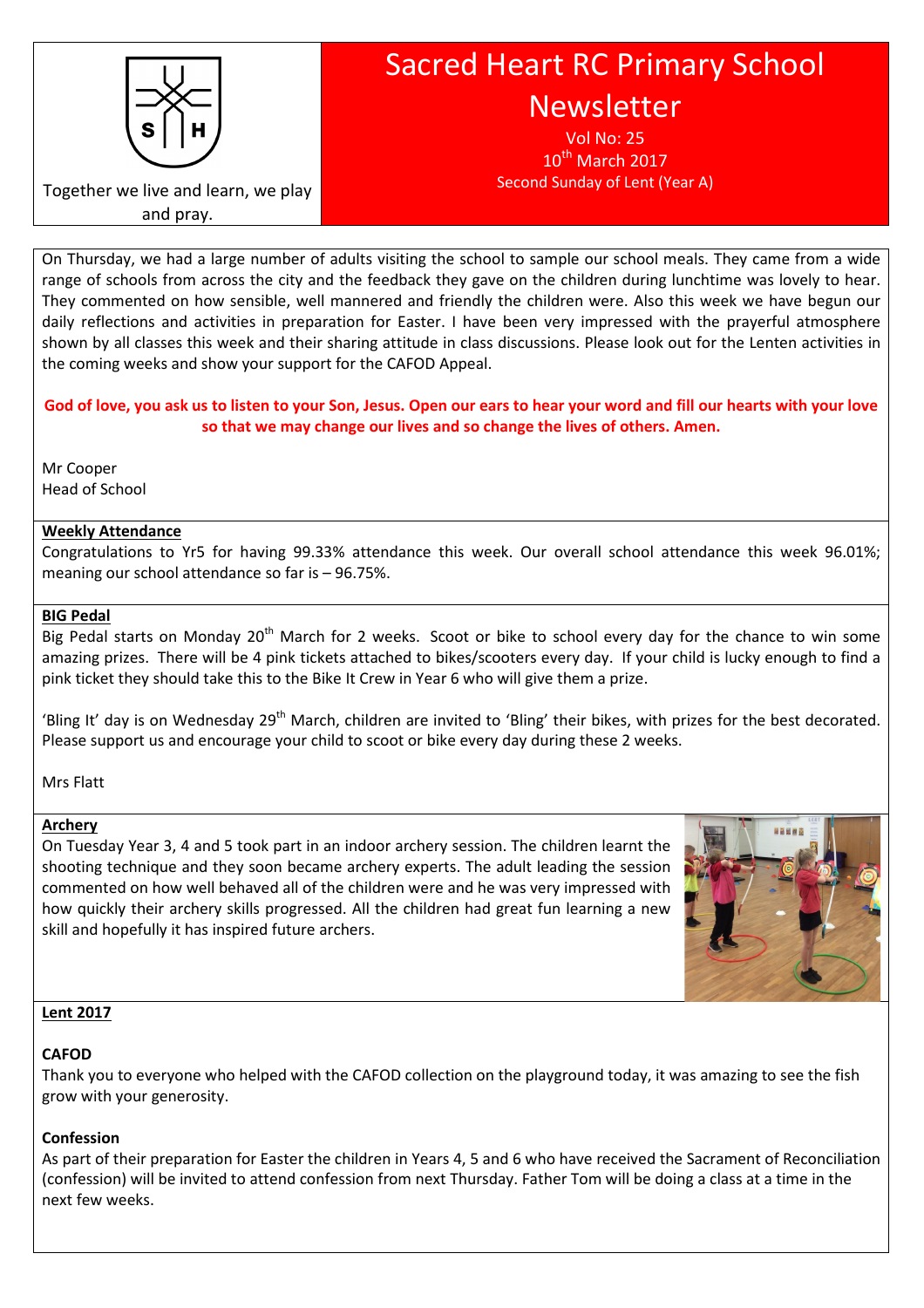#### Lenten activities

The School Council has organised events to raise money for their chosen charities (CAFOD and UNICEF). From week beginning the 20th March and 27th March each class will have the opportunity to organise and participate in events. We would like each year group, on their relevant day, to bring in cakes to sell, and for the other classes to bring in money to buy. The children will also be able to participate in some fun events such as obstacle races and beat the goalie. Please see below your child's class dates.

March 20th/27th Year 5 and Year 6 March 21st/28th Year 4 and Year 3 March 22nd/29th Year 2 and Year 1 March 23th/30th Year Reception

Thank you – Mr McCrossan

#### RE Workshops - 3rd May at 2pm and at 7pm

Following on from the successful workshops with parents last term we would like to invite parents to another workshop to get your views on being a Catholic family in a Catholic school.

The topics to discuss are:

- 1. Catholic expectations of the school, church and home for a Sacred Heart child.
- 2. Visiting other places of worship and welcoming other faiths into the school.
- 3. Reasons for choosing your Secondary school. Is having a Catholic education a priority?

#### Stations of the Cross – St Oswald's

As part of our preparation for Easter, the children will be leading a short 'Stations of the Cross' service with Fr. Tom at St. Oswald's church on Thursday  $6<sup>th</sup>$  April 2017. This prayer service traditionally takes place during Lent with the readings and prayers following Jesus' journey to the cross. Children will be involved in reading reflections and prayers and we are hopeful that it will be both a thoughtful and reflective experience for families. More information on this will be given closer to the service.

#### On behalf of Dolce – our Catering company

Dolce currently have a vacancy for a Lunchtime Server/General Assistant. Full training and uniform supplied and a DBS check will be undertaken by Dolce. Hours are 11.30am – 1.00pm but may be increased. If you are interested in joining the team please call Jane on 07393 014875.

#### We would love your old toys!

As a school striving to achieve the Rights Respecting School Award, our steering group had the idea that with Christmas bringing new toys, you may now have old toys to clear out. We would appreciate donations of old unwanted toys that are still in good form and complete with all parts, which we will sell as part of our Lenten Fundraising activities, supporting CAFOD and UNICEF. Please bring these toys to the school office as soon as you can. We are unable to accept toys that are electrical or soft toys without a CE label. We will send further details of the sale nearer to Lent. RRSA Steering Group

#### St Felix Seniors Group

For your information there is a seniors group that meets Tuesday afternoons 2.00pm-4.30pm in the hall. All senior citizens are welcome.

# Parent and toddler group at St Oswald's

For your information there is a parent and toddler group that meet every Wednesday morning from 10.30am at St Oswald's church hall.

#### School Notice Boards

Please look out on our school notice boards for the latest FOSH minutes, governor minutes, weekly newsletter and general school updates.

#### Ofsted Parent View

Parent View gives you the chance to tell us what you think about your child's school. Parent View asks for your opinion on 12 aspects of your child's school, from the quality of teaching to behaviour. A screencast demonstrating how to register and complete a survey on Parent View is available on the website www.parentview.ofsted.gov.uk By sharing your views, you'll be helping us to further improve as a school.